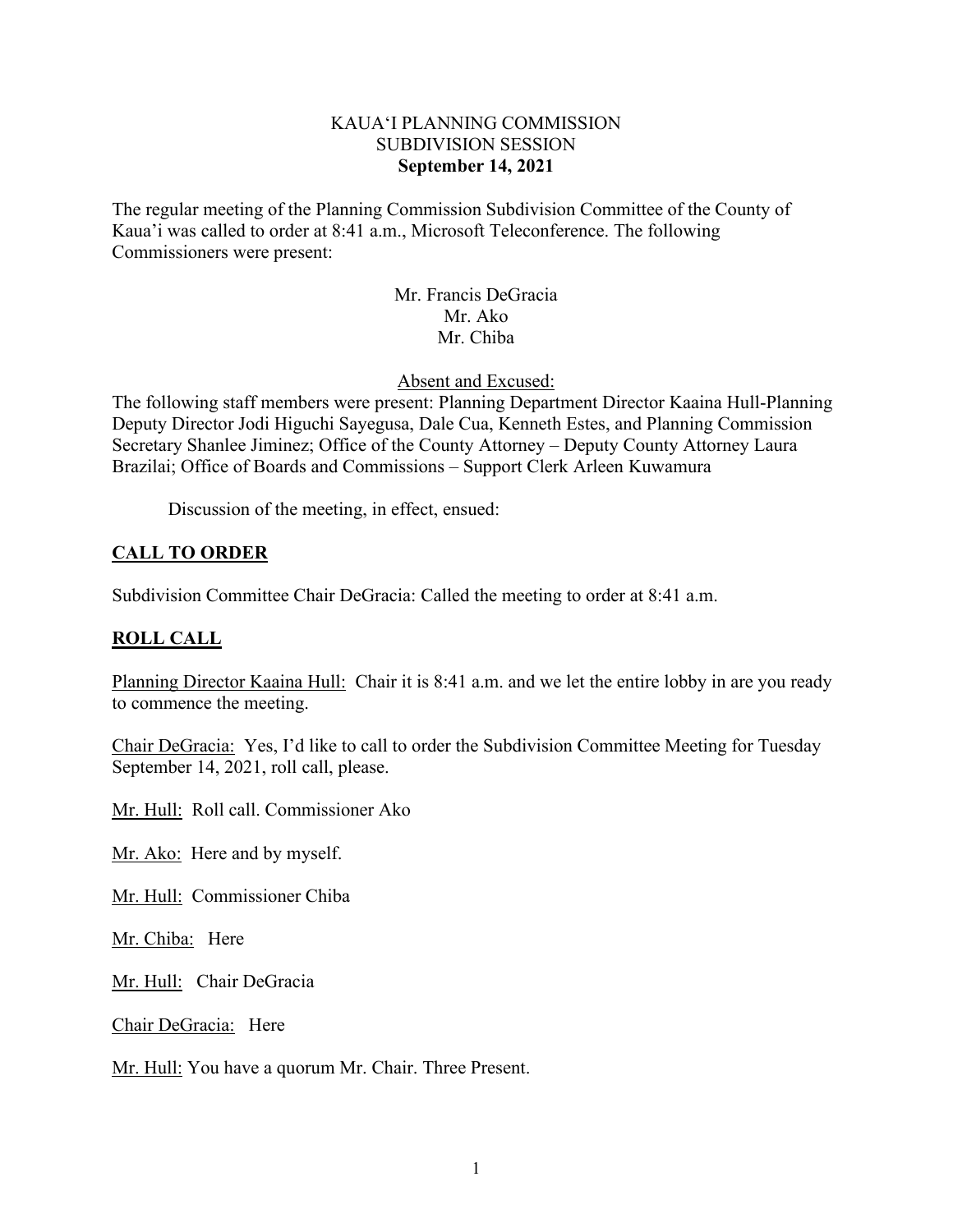# **APPROVAL OF AGENDA**

Chair DeGracia: Motion to approve the agenda.

Mr. Ako: I move to approve the agenda for September 14, 2021, Subdivision Committee Meeting.

Mr. Chiba: Second.

Chair DeGracia: The motion is to approve the agenda as is. All in Favor signify by say? Aye. (Unanimous voice vote). Any opposed? Hearing None. Motion carried 3:0.

### **MINUTES of the meetings(s) of the Subdivision Committee**

Mr. Hull: Next, we would be Item D. minutes for the November 10, 2020, and minutes for December 8, 2020, meeting.

Chair DeGracia: Could we have a motion to approve the minutes for November 10, 2020, and Subdivision Minutes for December 8, 2020.

Mr. Chiba: I moved to approve the Subdivision Minutes dated November 10, 2020, and Subdivision Minutes for December 8, 2020.

Mr. Ako: Second.

Chair DeGracia: Thank you. Motion on the floor is to a approve the Subdivision Committee Minutes for November 10, 2020, and Subdivision Minutes for December 8, 2020. All in Favor? Aye (Unanimous voice vote). Any discussion? Any Opposed? Hearing none. Motion carried 3:0.

## **RECEIPT OF ITEMS FOR THE RECORD**

Mr. Hull: Thank you Chair, we have no additional receipt of items for the record.

#### **HEARINGS AND PUBLIC COMMENT**

Mr. Hull: We have no individuals signed up for Public Testimony.

## **GENERAL BUSINESS MATTERS (None)**

## **UNFINISHED BUSINESS (For Action) (None)**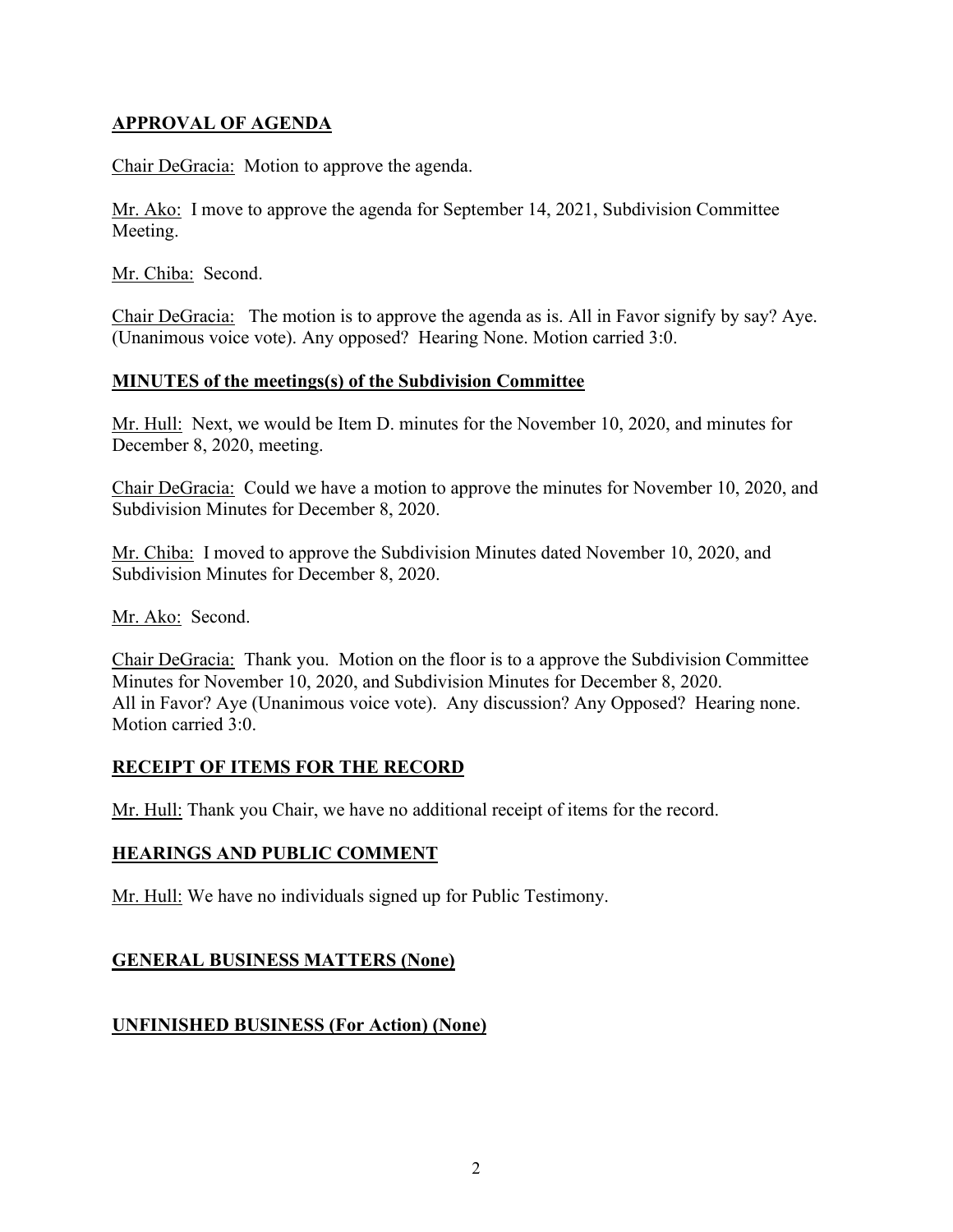### **NEW BUSINESS (For Action)**

Extension Request to Complete Improvements.

#### Subdivision Application No. S-99-49 *Kulana Association of Apartment Owners* Kulana Subdivision 23-lot Subdivision *TMK*: (4) 4-3-011:001 Kapaa & Waipouli, Kawaihau, Kauai

Mr. Hull: Item I. 1.a Subdivision Application No. S-99-49 Kulana Association of Apartment Owners, Kulana Subdivision 23-lot Subdivision TMK: (4) 4-3-011:001 Kapa'a, & Waipouli, Kawaihau, Kaua`i. We have a Subdivision Report, but before we go into that, there was a discrepancy caught in the Applicants mailing of notice to the surrounding property owners. It was absently placed given that we have a virtual meeting, it also listed the meeting at 9:00 a.m. Given that listing at 9:00 a.m. which is subsequent to actual 8:30 a.m. start time of the meeting. Despite the delays we had this morning, it actually would be a faulty of the property owners. Given that we ultimately need to defer this item to re-publish as well as the property owners. Asking for a deferral to October 26, 2021, and with that, Kenny is here along with the applicant should any of the Commissioners have any questions.

Chair DeGracia: Fellow Commissioners, do we have any questions for the planners or the applicant?

Mr. Ako: I don't have any questions.

Chair DeGracia: I don't have any questions? At this time could we have a motion to defer to October 26, 2021.

Mr. Chiba: I moved to defer this matter to the October 26, 2021, Subdivision Committee Meeting.

Deputy County Attorney Laura Barzilai: We need a second on the motion, please.

Mr. Ako: I'll Second.

Chair DeGracia: Motion to defer to the October 26, 2021, Subdivision Committee Meeting. Before we have a roll call vote, is there any discussion on this matter? If not, could we have a roll call vote, please.

Mr. Hull: Roll call, Chair. Commissioner Ako?

Mr. Ako: Aye.

Mr. Hull: Commissioner Chiba?

Mr. Chiba: Aye.